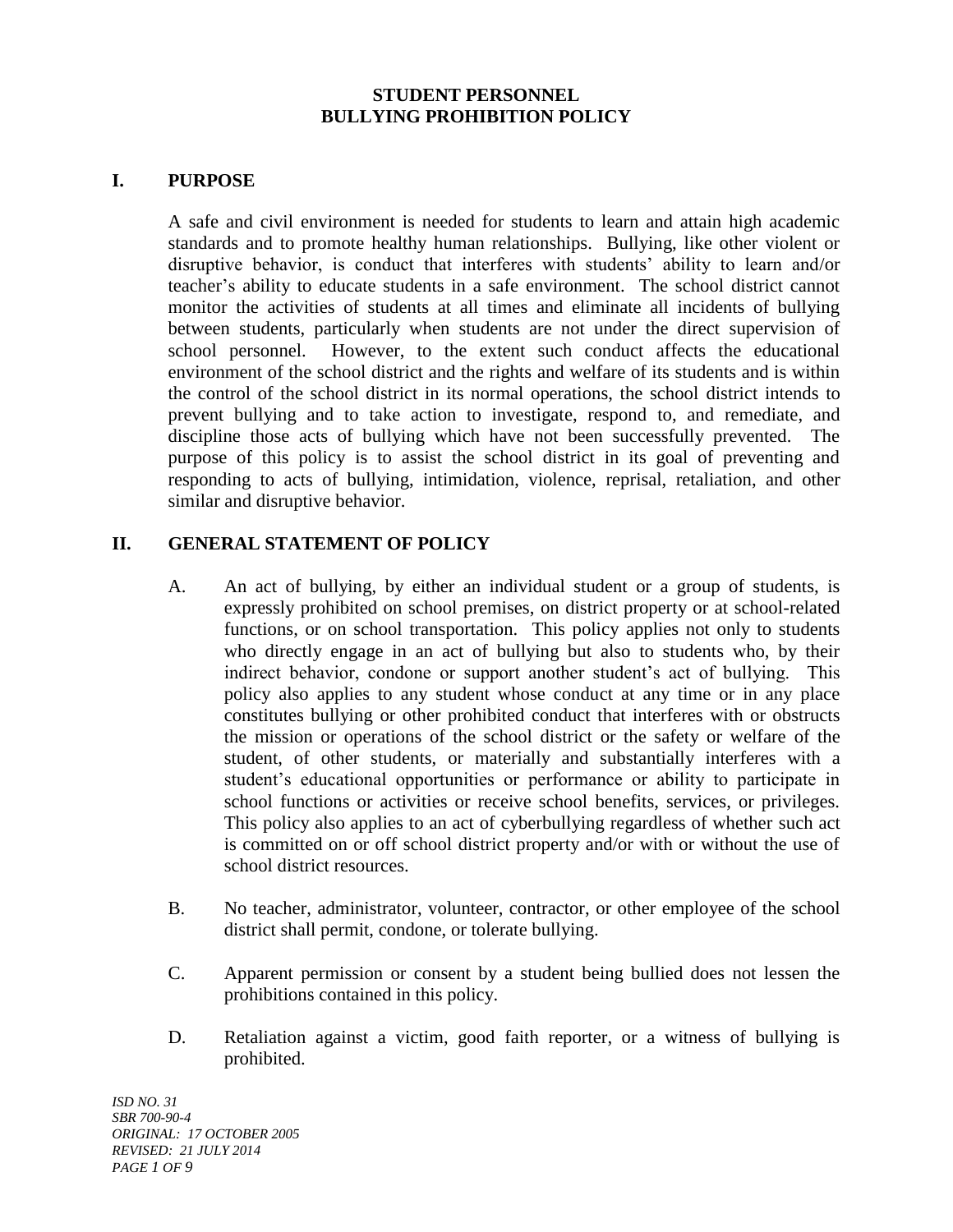- E. False accusations or reports of bullying against another student are prohibited.
- F. A person who engages in an act of bullying, reprisal, or false reporting of bullying or permits, condones, or tolerates bullying shall be subject to discipline or other remedial responses for that act in accordance with school district's policies and procedures, including the school district's discipline policy. The school district may take into account the following factors:
	- 1. The developmental ages and maturity levels of the parties involved;
	- 2. The levels of harm, surrounding circumstances, and nature of the behavior;
	- 3. Past incidences or past or continuing patterns of behavior;
	- 4. The relationship between the parties involved; and
	- 5. The context in which the alleged incidents occurred.

Consequences for students who commit prohibited acts of bullying may range from remedial responses or positive behavioral interventions up to and including suspension and/or expulsion. The school district shall employ researched-based developmentally appropriate best practices that include preventative and remedial measures and effective discipline for deterring violations of this policy, apply throughout the school district, and foster student, parent, and community participation.

Consequences for employees who permit, condone, or tolerate bullying or engage in an act of reprisal or intentional false reporting of bullying may result in disciplinary action up to and including termination or discharge.

Consequences for other individuals engaging in prohibited acts of bullying may include, but not be limited to, exclusion from school district property and events and/or termination of services and/or contracts.

G. The school district will act to investigate all complaints of bullying reported to the school district and will discipline or take appropriate action against any student, teacher, administrator, volunteer, contractor, or other employee of the school district who is found to have violated this policy.

# **III. DEFINITIONS**

For purposes of this policy, the definitions included in this section apply.

A. "Bullying" means intimidating, threatening, abusive, or harmful conduct that is objectively offensive and:

*ISD NO. 31 SBR 700-90-4 ORIGINAL: 17 OCTOBER 2005 REVISED: 21 JULY 2014 PAGE 2 OF 9*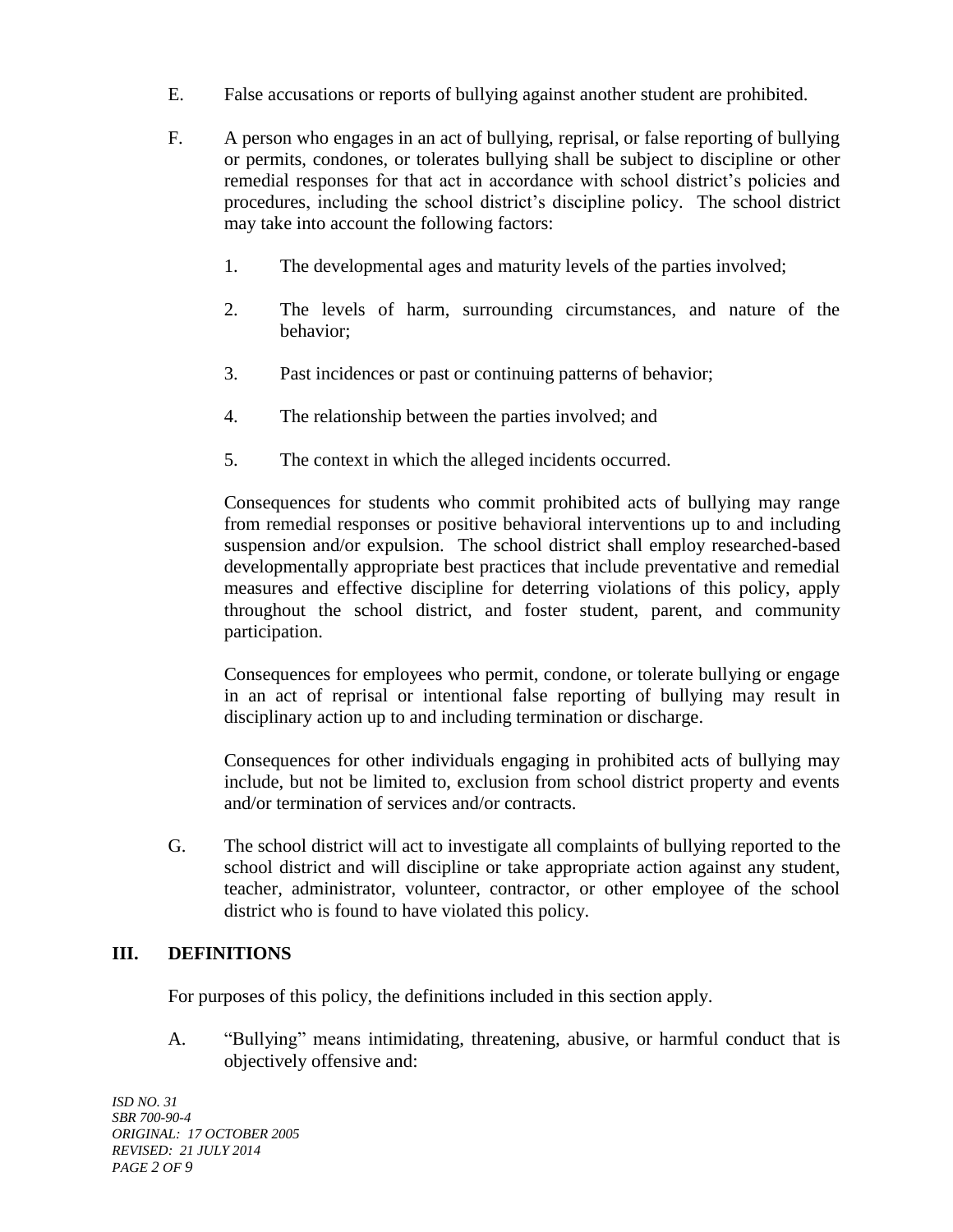- 1. an actual or perceived imbalance of power exists between the student engaging in the prohibited conduct and the target of the prohibited conduct, and the conduct is repeated or forms a pattern; or
- 2. materially and substantially interferes with a student's educational opportunities or performance or ability to participate in school functions or activities or receive school benefits, services, or privileges.

The term, "bullying" specifically includes cyberbullying as defined in this policy.

- B. "Cyberbullying" means bullying using technology or other electronic communication, including, but not limited to, a transfer of a sign, signal, writing, image, sound, or data, including a post on a social network Internet website or forum, transmitted through a computer, cell phone, or other electronic device. The term applies to prohibited conduct which occurs on school premises, on school district property, at school functions or activities, on school transportation, or on school computers, networks, forums, and mailing lists, or off school premises to the extent that it substantially and materially disrupts student learning or the school environment.
- C. "Immediately" means as soon as possible but in no event longer than 24 hours.
- D. "Intimidating, threatening, abusive, or harmful conduct" means, but is not limited to, conduct that does the following:
	- 1. causes physical harm to a student or a student's property or causes a student to be in reasonable fear of harm to person or property;
	- 2. under Minnesota common law, violates a student's reasonable expectation of privacy, defames a student, or constitutes intentional infliction of emotional distress against a student; or
	- 3. is directed at any student or students, including those based on a person's actual or perceived race, ethnicity, color, creed, religion, national origin, immigration status, sex, marital status, familial status, socioeconomic status, physical appearance, sexual orientation including gender identity and expression, academic status related to student performance, disability, or status with regard to public assistance, age, or any additional characteristic defines in the Minnesota Human Rights Act (MHRA). However, prohibited conduct need not be based on any particular characteristic defined in this paragraph or the MHRA.
- E. "On school premises, on school district property, at school functions or activities, or on school transportation" means all school district buildings, school grounds, and school property or property immediately adjacent to school grounds, school bus stops, school buses, school vehicles, school contracted vehicles, or any other vehicles approved for school district purposes, the area of entrance or departure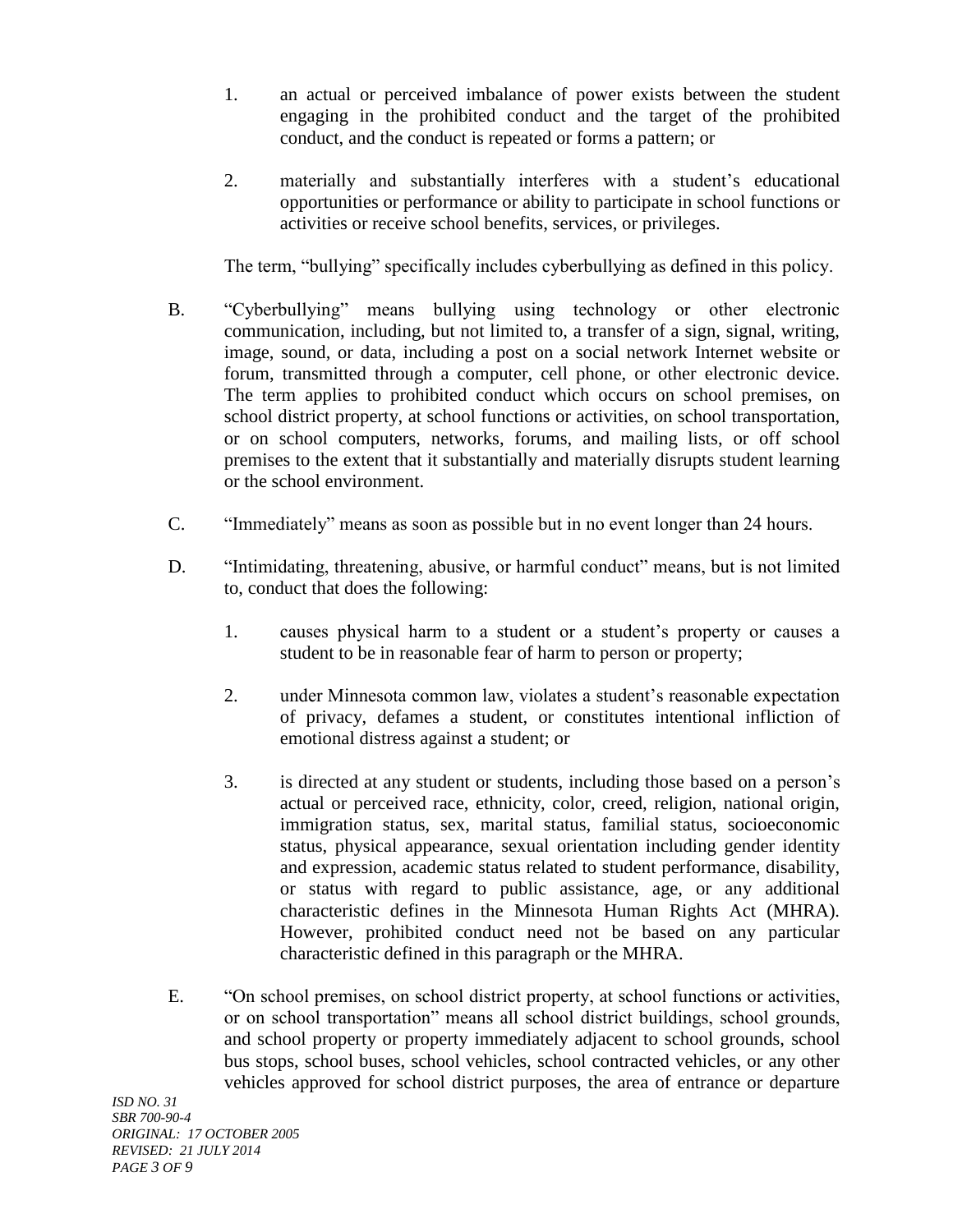from school grounds, premises, or events, and all school-related functions, schoolsponsored activities, events, or trips. School district property also may mean a student's walking route to or from school for purposes of attending school or school-related functions, activities, or events. While prohibiting bullying at these locations and events, the school district does not represent that it will provide supervision or assume liability at these locations and events.

- F. "Prohibited conduct" means bullying or cyberbullying as defined in this policy or retaliation or reprisal for asserting alleging, reporting, or providing information about such conduct or knowingly making a false report about bullying.
- G. "Remedial response" means a measure to stop and correct prohibited conduct, prevent prohibited conduct from recurring, and protect, support, and intervene on behalf of a student who is the target or victim of prohibited conduct.
- H. "Student" means a student enrolled in a public school or a charter school.

# **IV. REPORTING PROCEDURE**

- A. Any person who believes he or she has been the target or victim of bullying or any person with knowledge or belief of conduct that may constitute bullying or prohibited conduct under this policy shall report the alleged acts immediately to an appropriate school district official designated by this policy. A student may report bullying anonymously. However, the school district may not rely solely on an anonymous report to determine discipline or other remedial responses.
- B. The school district encourages the reporting party or complainant to use the report form available from the principal or building supervisor of each building or available from the school district office, but oral reports shall be considered complaints as well.
- C. The building principal, the principal's designee, or the building supervisor (hereinafter the "building report taker") is the person responsible for receiving reports of bullying or other prohibited conduct at the building level. Any person may report bullying or other prohibited conduct directly to a school district human rights officer or the superintendent. If the complaint involves the building report taker, the complaint shall be made or filed directly with the superintendent or the school district human rights officer by the reporting party or complainant.

The building report taker shall ensure that this policy and its procedures, practices, consequences, and sanctions are fairly and fully implemented and shall serve as the primary contact on policy and procedural matters. The building report taker or a third party designated by the school district shall be responsible for the investigation. The building report taker shall provide information about available community resources to the target or victim of the bullying or other prohibited conduct, the perpetrator, and other affected individuals as appropriate.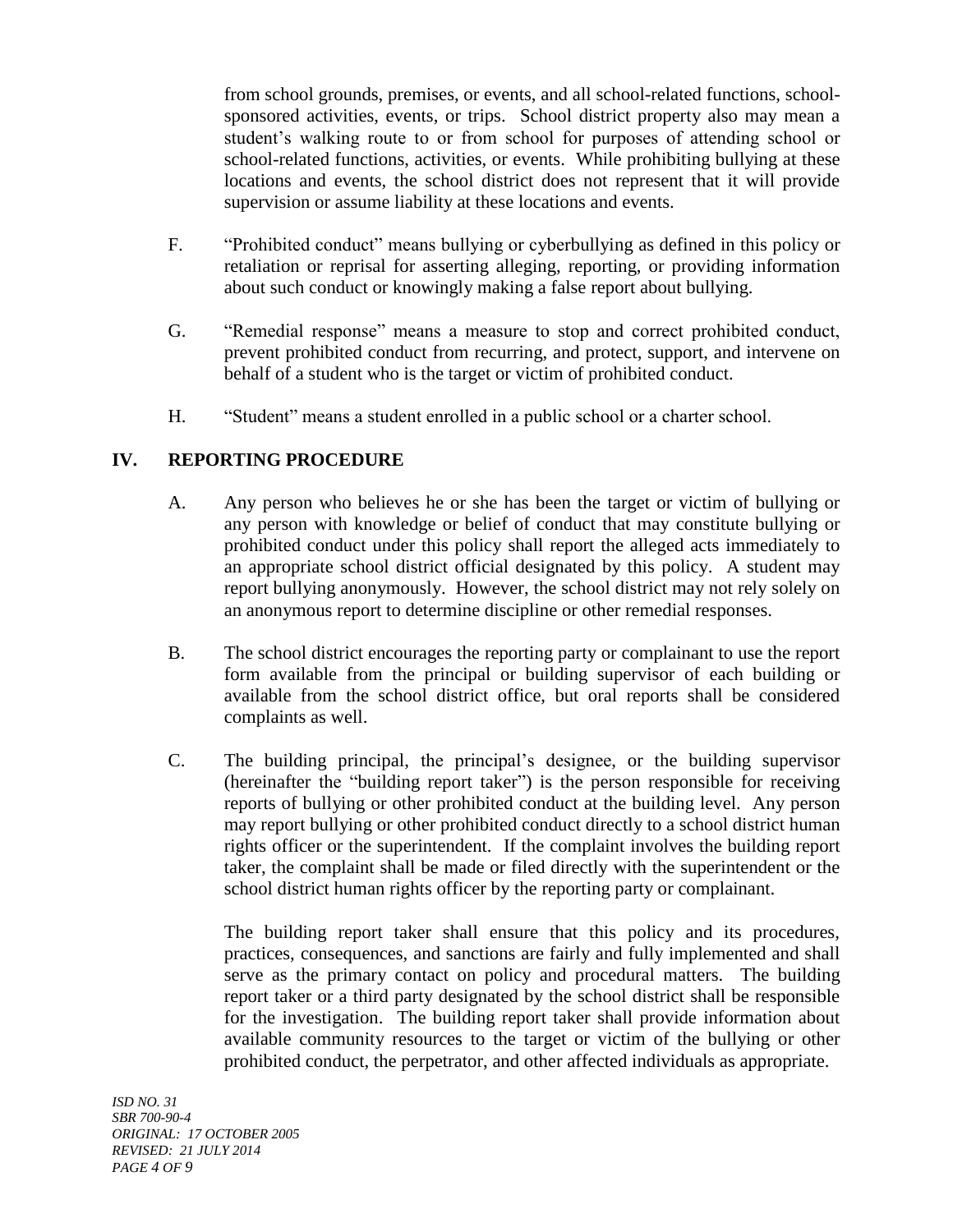- D. A teacher, school administrator, volunteer, contractor, or other school employee shall be particularly alert to possible situations, circumstances, or events that might include bullying. Any such person who witnesses, observes, receives a report of, or has other knowledge or belief of conduct that may constitute bullying or other prohibited conduct shall make reasonable efforts to address and resolve the bullying or prohibited conduct and shall inform the building report taker immediately. School district personnel who fail to inform the building report taker of conduct that may constitute bullying or other prohibited conduct or who fail to make reasonable efforts to address and resolve the bullying or prohibited conduct in a timely manner may be subject to disciplinary action.
- E. Reports of bullying or other prohibited conduct are classified as private educational and/or personnel data and/or confidential investigative data and will not be disclosed except as permitted by law. The building report taker, in conjunction with the reasonable authority, shall be responsible for keeping and regulating access to any report of bullying and the record of any resulting investigation.
- F. Submission of a good faith complaint or report of bullying or other prohibited conduct will not affect the complainant's or reporter's future employment, grades, or work assignments, or educational or work environment.
- G. The school district will respect the privacy of the complainant(s), the individual(s) against whom the complaint is filed, and the witnesses as much as possible, consistent with the school district's obligation to investigate, take appropriate action, and comply with any legal disclosure obligations.

# **V. SCHOOL DISTRICT ACTION**

- A. Within three days of the receipt of a complaint or report of bullying or other prohibited conduct, the school district shall undertake or authorize an investigation by the building report taker or a third party designated by the school district.
- B. The building report taker or other appropriate school district official may take immediate steps, at its discretion, to protect the target or victim of the bullying or other prohibited conduct, the complainant, reporter, students, or others pending completion of an investigation of bullying or other prohibited conduct, consistent with applicable law.
- C. The alleged perpetrator of the bullying or other prohibited conduct shall be allowed the opportunity to present a defense during the investigation or prior to the imposition of discipline or other remedial responses.
- D. Upon completion of the investigation that determines that bullying or other prohibited conduct has occurred, the school district will take appropriate action. Such action may include, but is not limited to, warning, suspension, exclusion,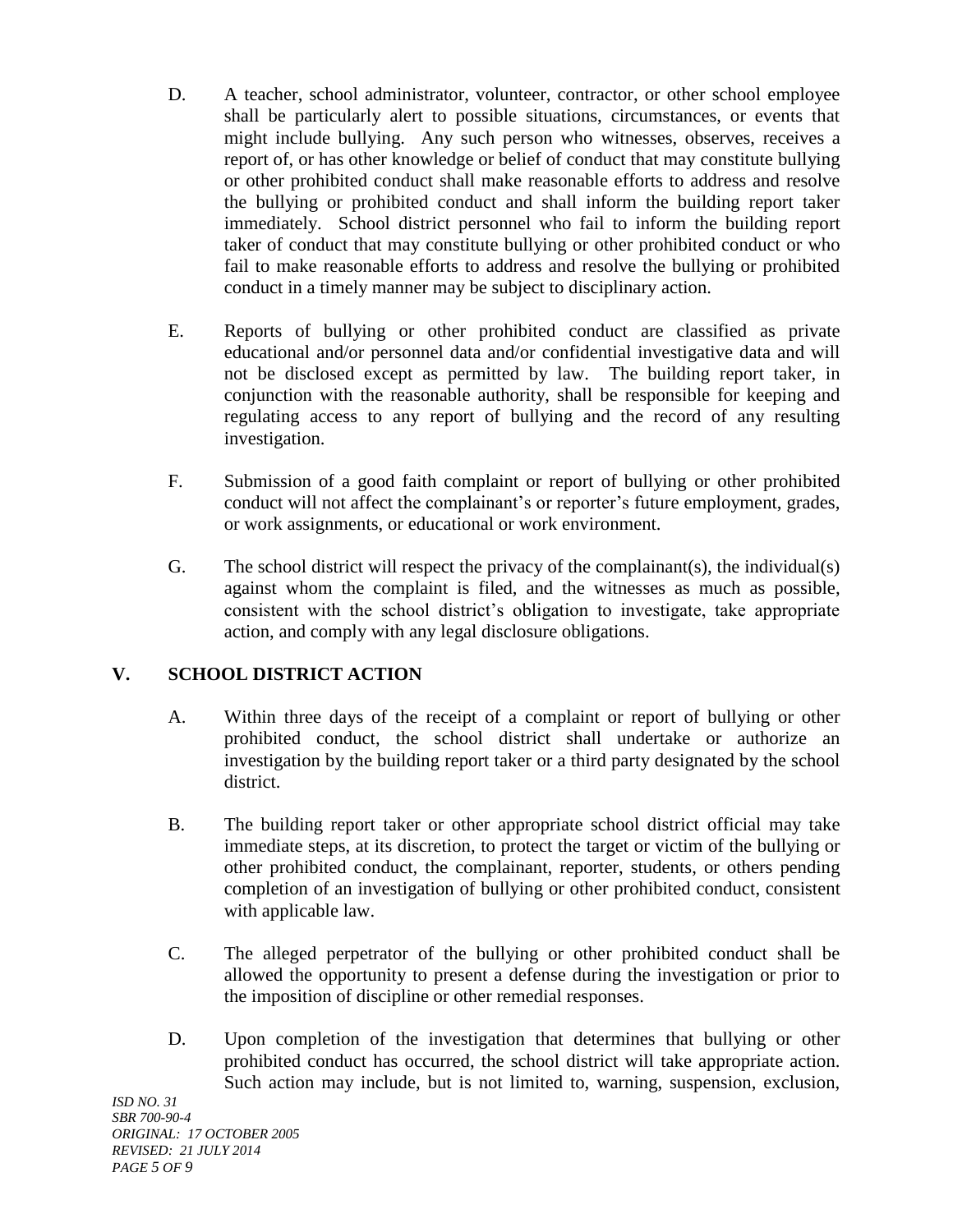expulsion, transfer, remediation, termination, or discharge. Disciplinary consequences will be sufficiently severe to try to deter violations and to appropriately discipline prohibited conduct. Remedial responses to the bullying or other prohibited conduct shall be tailored to the particular incident and nature of the conduct and shall take into account the factors specified in Section II.F. of this policy. School district action taken for violation of this policy will be consistent with the requirements of applicable collective bargaining agreements; applicable statutory authority, including the Minnesota Pupil Fair Dismissal Act, and other school district policies; and regulations.

- E. The school district is not authorized to disclose to a victim private educational or personnel data regarding an alleged perpetrator who is a student or employee of the school district. School officials will notify the parent(s) or guardian(s) of students who are targets of bullying or other prohibited conduct and the parent(s) or guardian(s) of alleged perpetrators of bullying or other prohibited conduct who have been involved in a reported and confirmed bullying incident of the remedial or disciplinary action taken, to the extent permitted by law.
- F. In order to prevent or respond to bullying or other prohibited conduct committed by or directed against a child with a disability, the school district shall, when determined appropriate by the child's individualized education program (IEP) team or Section 504 team, allow the child's IEP or Section 504 plan to be drafted to address the skills and proficiencies the child needs as a result of the child's disability to allow the child to respond to or not engage in bullying or other prohibited conduct.

# **VI. RETALIATION OR REPRISAL**

The school district will discipline or take appropriate action against any student, teacher, administrator, volunteer, contractor, or other employee of the school district who commits an act of reprisal or who retaliates against any person who asserts, alleges, or makes a good faith report of alleged bullying or prohibited conduct, who provides information about bullying or prohibited conduct, who testifies, assists, or participates in an investigation of alleged bullying or prohibited conduct, or who testifies, assists, or participates in a proceeding or hearing relating to such bullying or prohibited conduct. Retaliation includes, but is not limited to, any form of intimidation, harassment, or intentional disparate treatment. Disciplinary consequences will be sufficiently severe to deter violations and to appropriately discipline the individual(s) who engaged in the prohibited conduct. Remedial responses to the prohibited conduct shall be tailored to the particular incident and nature of the conduct and shall take into account the factors specified in Section II.F. of this policy.

# **VII. TRAINING AND EDUCATION**

A. The school district shall discuss this policy with school personnel and volunteers and provide appropriate training to school district personnel regarding this policy. The school district shall establish a training cycle for school personnel to occur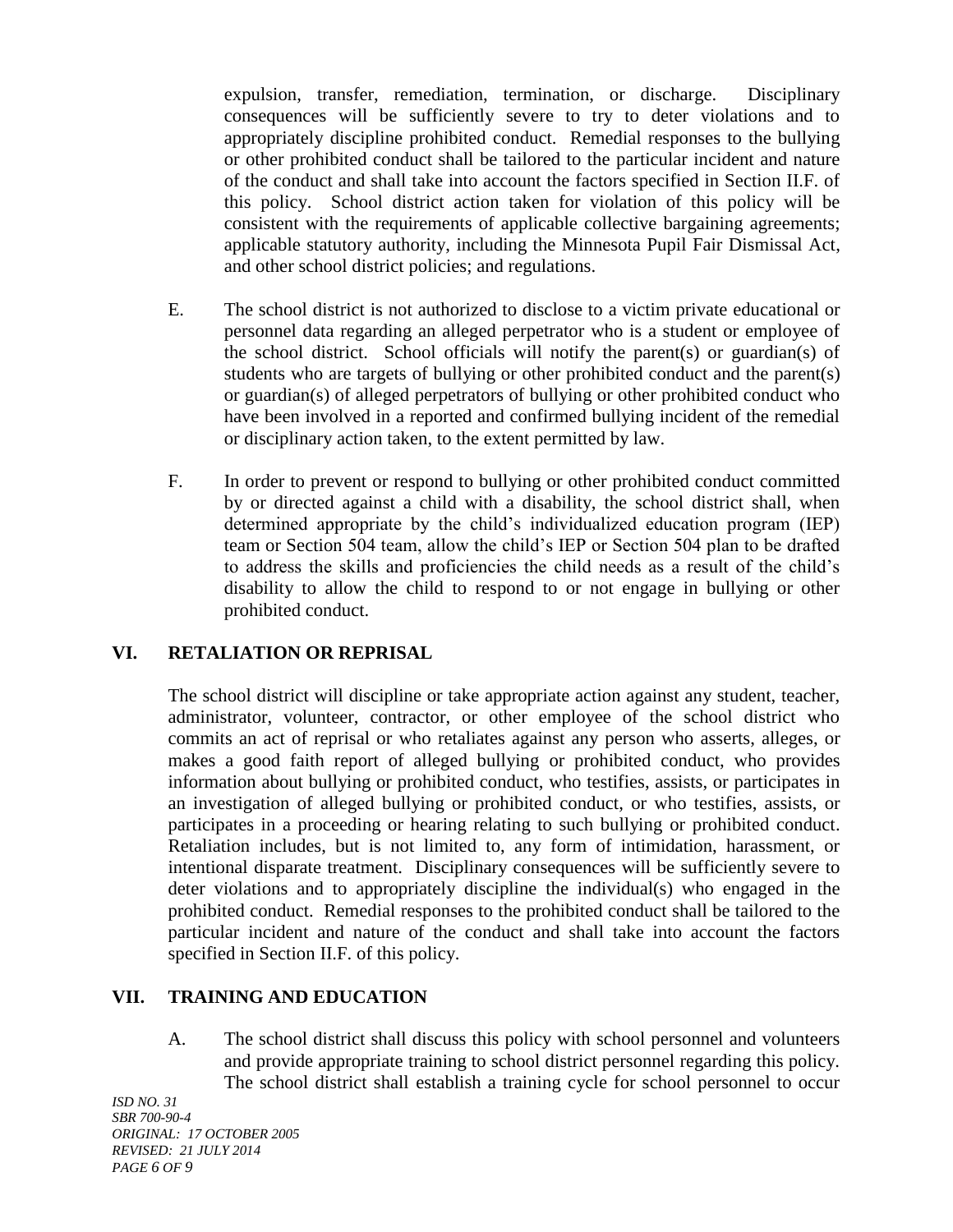during a period not to exceed every three school years. Newly employed school personnel must receive the training within the first year of their employment with the school district. The school district or a school administrator may accelerate the training cycle or provide additional training based on a particular need or circumstance. This policy shall be included in employee handbooks, training materials, and publications on school rules, procedures, and standards of conduct, which materials shall also be used to publicize this policy.

- B. The school district shall require ongoing professional development, consistent with Minn. Stat. §122A.60, to build the skills of all school personnel who regularly interact with students to identify, prevent, and appropriately address bullying and other prohibited conduct. Such professional development includes, but is not limited to, the following:
	- 1. Developmentally appropriate strategies both to prevent and to immediately and effectively intervene to stop prohibited conduct;
	- 2. The complex dynamics affecting a perpetrator, target, and witnesses to prohibited conduct;
	- 3. Research on prohibited conduct, including specific categories of students at risk for perpetrating or being the target or victim of bullying or other prohibited conduct in school;
	- 4. The incidence and nature of cyberbullying; and
	- 5. Internet safety and cyberbullying.
- C. The school district annually will provide education and information to students regarding bullying, including information regarding this school district policy prohibiting bullying, the harmful effects of bullying, and other applicable initiatives to prevent bullying and other prohibited conduct.
- D. The administration of the school district is directed to implement programs and other initiatives to prevent bullying, to respond to bullying in a manner that does not stigmatize the victim, and to make resources or referrals to resources available to victims of bullying.
- E. The administration is encouraged to provide developmentally appropriate instruction and is directed to review programmatic instruction to determine if adjustments are necessary to help students identify and prevent or reduce bullying and other prohibited conduct, to value diversity in school and society, to develop and improve students' knowledge and skills for solving problems, managing conflict, engaging in civil discourse, and recognizing, responding to, and reporting bullying or other prohibited conduct, and to make effective prevention and intervention programs available to students.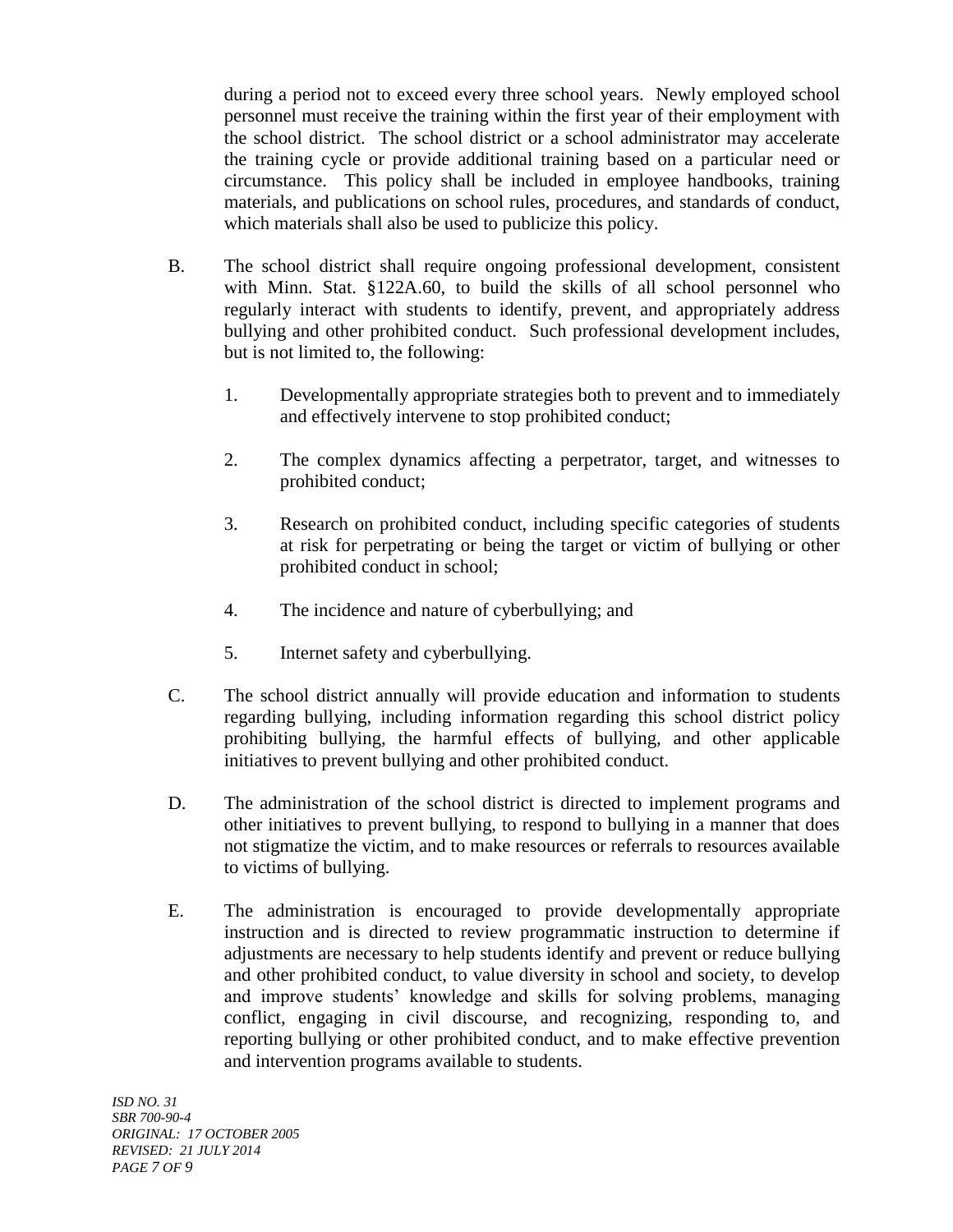The administration must establish strategies for creating a positive school climate and use evidence-based social-emotional learning to prevent and reduce discrimination and other improper conduct.

The administration is encouraged, to the extent practicable, to take such actions as it may deem appropriate to accomplish the following:

- 1. Engage all students in creating a safe and supportive school environment;
- 2. Partner with parents and other community members to develop and implement prevention and intervention programs;
- 3. Engage all students and adults in integrating education, intervention, and other remedial responses into the school environment;
- 4. Train student bystanders to intervene in and report incidents of bullying and other prohibited conduct to the schools' primary contact person;
- 5. Teach students to advocate for themselves and others;
- 6. Prevent inappropriate referrals to special education of students who may engage in bullying or other prohibited conduct; and
- 7. Foster student collaborations that, in turn, foster a safe and supportive school climate.
- F. The school district may implement violence prevention and character development education programs to prevent or reduce policy violations. Such programs may offer instruction on character education including, but not limited to, character qualifies such as attentiveness, truthfulness, respect for authority, diligence, gratefulness, self-discipline, patience, forgiveness, respect for others, peacemaking, and resourcefulness.
- G. The school district shall inform affected students and their parents of rights they may have under state and federal data practices laws to obtain access to data related to an incident and their right to contest the accuracy or completeness of the data. The school district may accomplish this requirement by inclusion of all or applicable parts of its protection and privacy of pupil records policy in the student handbook.

# **VIII. NOTICE**

- A. The school district will give annual notice of this policy to students, parents or guardians, and staff, and this policy shall appear in the student handbook.
- B. This policy or a summary thereof must be conspicuously posted in the administrative offices of the school district and the office of each school.